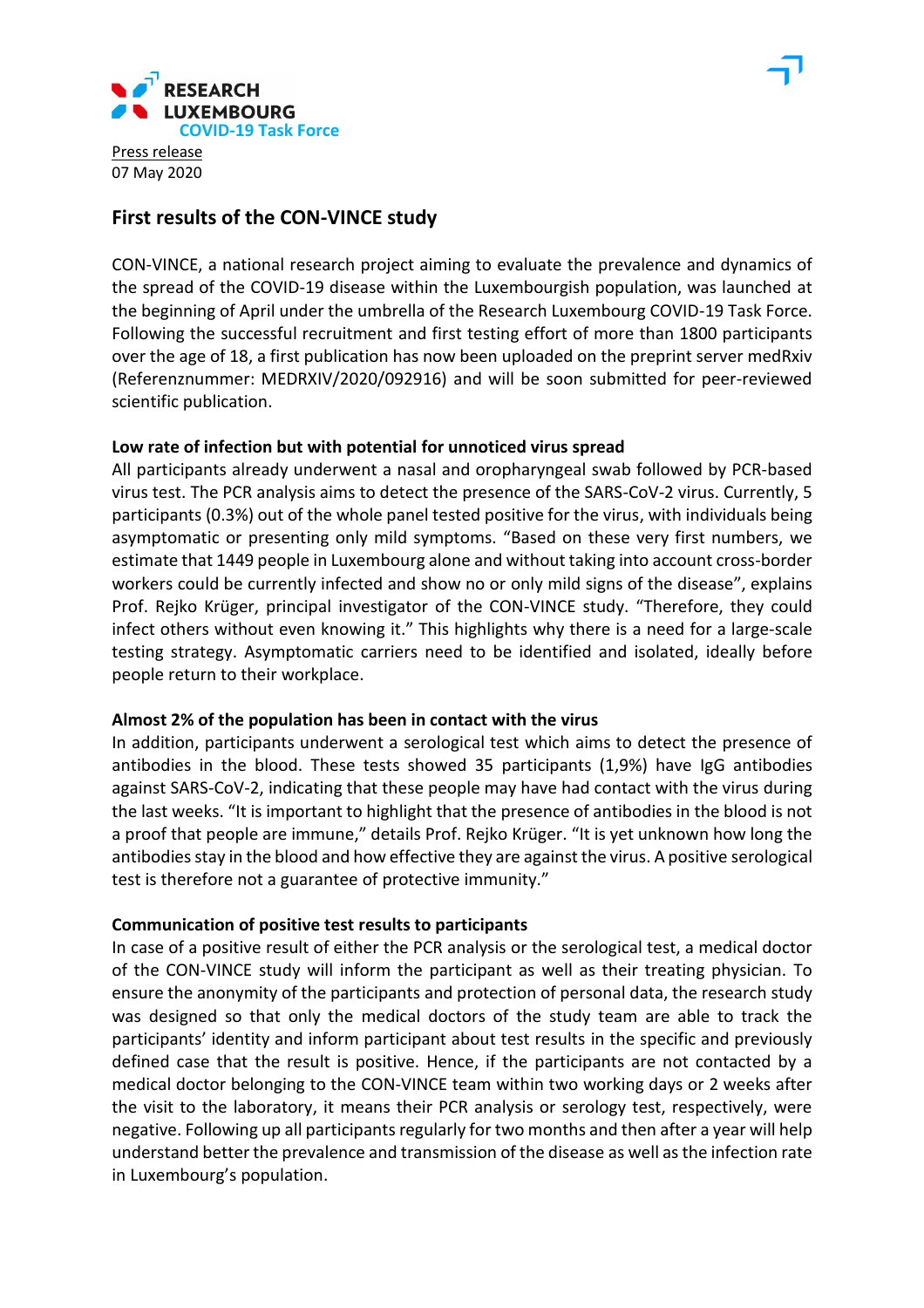



#### **Screening a statistically representative panel**

Volunteers for the CON-VINCE study were recruited within the pool of 18.000 panel members of TNS Ilres which is as representative as possible of the whole population of the Grand Duchy. The study was carefully designed to both meet highest scientific standards and be feasible within the current constraints due to the emergency situation. In order to do that, CON-VINCE focuses on three criteria to select participants: age, gender, and residency.

"In every study design, researchers have to make choices and take them into consideration when interpreting results," explains Prof. Ulf Nehrbass, spokesperson of the Research Luxembourg COVID-19 Task Force. "Taking further criteria into account would require a significantly larger number of participants. Therefore, other factors such as household composition, social status or lifestyle could not be considered given the time, organisational, and financial framework of the study." The exact methodology will be published in scientific journals, and potential limitations will be taken into accounts when analysing the data.

#### **Successful start thanks to a collaborative effort**

Setting up and executing such a comprehensive study in such a short time requires a huge team effort and important input from all the parties involved. This would not have been possible without the contribution of more than 1800 volunteers who agreed to participate in the study, the expertise of the Luxembourgish research institutions – the Luxembourg Institute of Health (LIH), the University of Luxembourg and the Laboratoire National de Santé (LNS) - and the input of several partners: Centre Hospitalier de Luxembourg, TNS-ILRES, Ketterthill, Laboratoires Réunis, and BioneXt Lab. The CON-VINCE study has been funded by the Luxembourg National Research Fund (FNR) and the André Losch Foundation.

"The Research Luxembourg COVID-19 task force wishes to express their greatest thanks to all these people who are key in making CON-VINCE a success for their invaluable commitment to the project," concludes Rejko Krüger. "We are particularly thankful to the more than 1800 volunteers for their effort and continuing support of this longitudinal research study until 2021. Their repeated participation is crucial in understanding how the prevalence and spread of the virus evolves in Luxembourg over time."

*Press contacts: Research Luxembourg Taskforce: Didier Goossens, [didier.goossens@fnr.lu](mailto:didier.goossens@fnr.lu) Luxembourg Institute of Health: Arnaud d'Agostini, [arnaud.dagostini@lih.lu](mailto:arnaud.dagostini@lih.lu)*

*Info for journalists*

## **About Research Luxembourg**

*\_\_\_\_\_\_\_\_\_\_\_\_\_\_\_\_\_\_\_\_\_\_\_\_\_\_\_\_\_\_\_\_\_\_*

Research Luxembourg is a joint initiative of the main players in Luxembourg public research, namely Luxembourg Institute of Health (LIH); Luxembourg Institute of Socio-Economic Research (LISER); Luxembourg Institute of Science and Technology (LIST); Laboratoire national